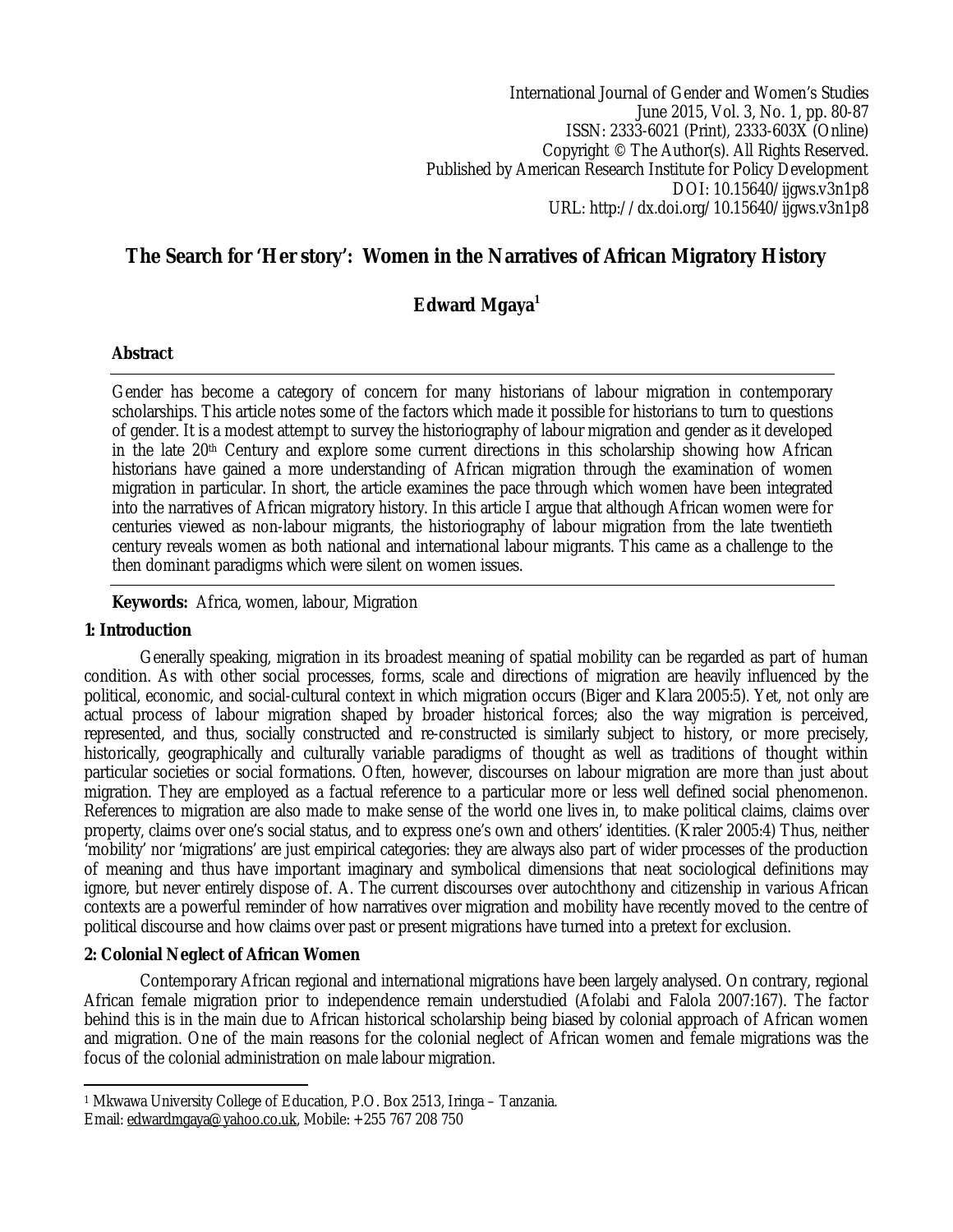#### Edward Mgaya 81

This led to colonial archive essentially produced by male colonial civil servants and politicians, who, in their project of domination, were ultimately rarely interested in African women's migrations or in African women in general. Thus, African women's tracks became generally hard to be found in the colonial archives. The question concerning African women to the French colonial administration for example was mainly that of legal aspects of women's status. As a result numerous reports were produced on this issue between 1920 and 1950 (Rodet 2008:165). However, this concern about African women's status gave little information about the life of these women and their participation in any migratory movements. The problem with such purely legal sources is that they tend to present women only and entirely within a legal framework, which would define the limits of their existence. Rodet reveals that the archives suggest that colonial authorities especially understood women through the legal framework of marriage. In her revisiting of scholarship on abolition of slave trade, she points out that most scholars portrayed that women remained with their former master, as there were few alternatives for female slaves; that the slave exodus would have been confined to male slaves (Rodet 2008).

The scarcity of colonial documents on African female migrations shows that the category of female migrants was considered irrelevant by the colonial administration. In the view of colonial scholars women could not be labour migrants since they were not supposed to supply any labour to the administration within the framework of forced labour. They were neither head of the family nor did they pay tax of their own. If they migrated to colonial cities, they were regarded as constituting an insufficient number to be taken into account. These assumptions were based on Eurocentric and andocentric binary oppositions between 'wage labour jobs' and 'female domestic duties.' (Rodet 2008:165). A great deal of African migration scholarship had taken the masculinity of the labour force for granted and tended to confine women to the subsistence economy. D. Bryceson, on *Proletarianization of Women in Tanzania* emphasizes that women's labour was thus structured to be immobile, in the home. (Bryceson 1980:8) Women's labour was channelled into domestic labour leading to their being primarily described as the 'left behind' in the rural areas, embedded in the domestic sphere. Arguing along this line, Simelane, for instance pointed that in the majority of studies, Swazi women were cited as victims of male absence and its impact on the rural economy (Simelane 2004:106). This cemented the claim of non-labour migrant African women. Some other scholars argued that in order for African women to participate in capitalist production as it was to men, the capitalist were to transform the African labour from serving subsistent needs to serving the capitalist needs as wage labourers (Berger 1991). Since this was done through the process of *proletarianization*, D. Bryceson and Iris Berger for instance argue that African women could not be proletarianized as they did not have ownership of the means of production though they could have access to it. Bryceson further argue that African women could only be semi proletarianized (Bryceson 1980:4). To these scholars, since African women could not be fully proletarianized, they could not necessarily provide their labour to colonialists. This had further stood as a justification for a claim on non-labour migrant women.

#### **3: The Call for 'her Story'**

The call for recognition of women agency in history originated in  $18<sup>th</sup>$  Century with feminism as a social movement in England that promoted equality between the sexes and as a system of thought that challenged mainstream science (Harding 1991:27). Despite the tensions that occurred in its early days, it spread to other parts of the world. African historiography is unequivocal that the struggles against colonialism were not just for political independence but also to free the African mind from wrong notions of identity, and alter the main body of scientific knowledge. For instance, Nfah-Abbenyi was contended with viewing third World literary writings as necessarily national symbols. She argued that there is a risk that unified feminist theory and a totalizing discourse could privilege writers in the West. For this reason she concluded that: "There can be no one unified post-colonial literature or theory, just as there is no one feminist theory but rather feminist theories that offer diverse and differing voices within feminism (Abbenyi 2005:4). The idea here is to avoid homogenization that renders into other people being neglected, as for this case the women. Much of African gender research and literature drew extensively on the disciplines of anthropology, and the predominant emphasis in many gender initiatives on the continent remained technocratic and narrowly developmentalist (Kraler 2005:1). Alternatives to the traditional anthropological and technicist methods and ideas were developed by feminist scholars in a variety of fields. In historical scholarship, from the late 1980's for example, Desiree Lewis refers to scholars like Fatima Mernissi (1988) and Bonlanle Awe (1991) to have explored the need for "her-story" in African historiography, with their comprehensive accounts of women's agency and subordination transcending the limitation of narrow anthropology and developmentalism (Kraler 2005).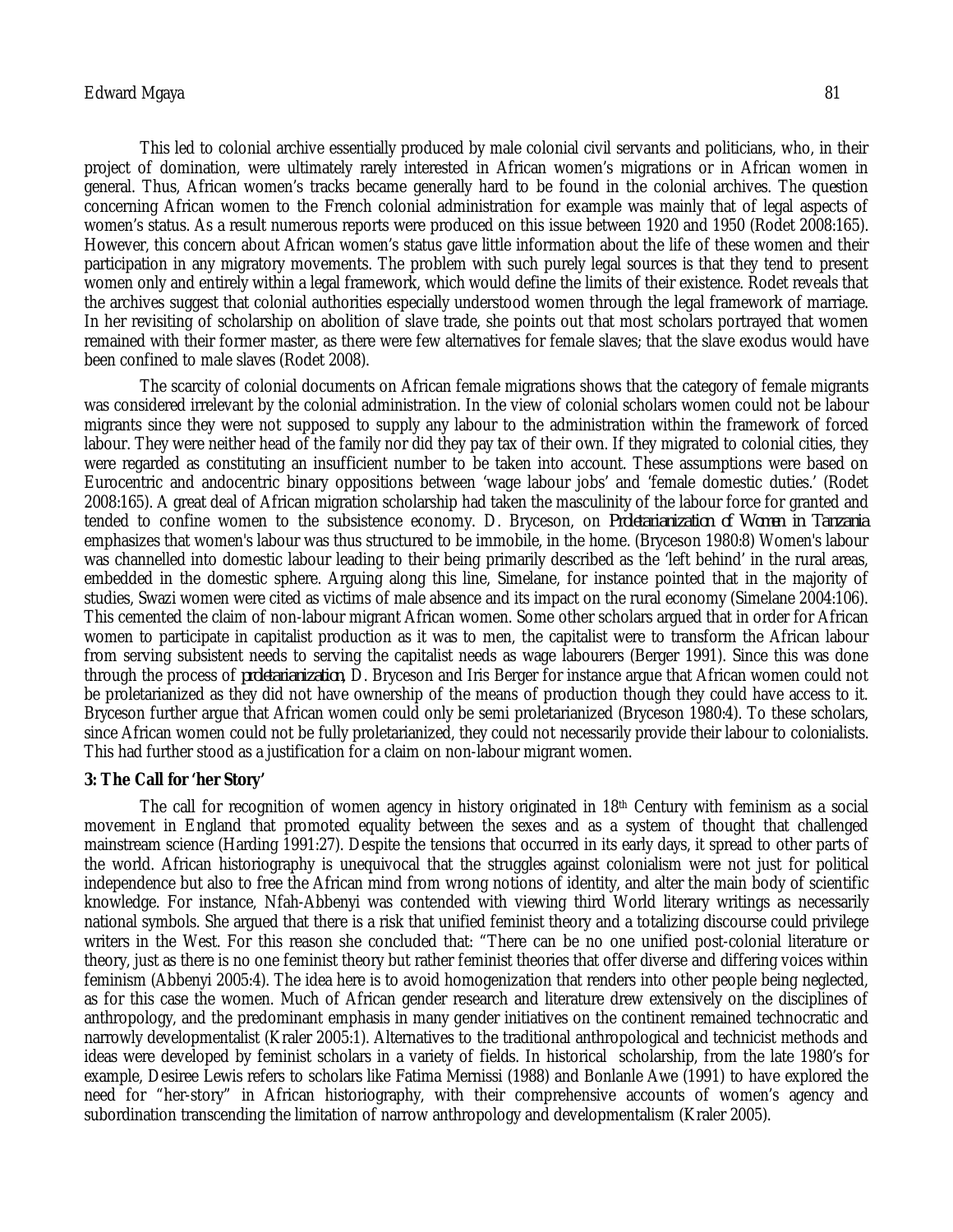Developing these themes, Cheryl Jonson Odim and Nina Mba link the texture of historical process to Nigerian woman's narrative of her life to approach issues of gender and development from a holistic and humanist point of view (Odim and Mba 1997). Some studies of the state went especially far in extending theoretical explanations for understanding women and African politics. Scholars like Azza Karam, dealing with Egypt (1998), and Ailai Tripp (2000) focusing on Uganda, examined postcolonial states in terms of gendered institutional structures, relations and cultures. In so doing they questioned restrictive notions of development and solicit a much wider range of theories and subjects than those examined in traditional anthropological accounts. With regard to Africa, Rodet argues that the 1980s were actual 'decade in the re-discovery of female migration and in the recovery of female migration experiences' (Rodet 2008:165). This view is also expressed by Sotelo and Cranford in *Gender and Migration* as they argue that: Initial attempts to focus on women migration in 1970's were met at best with indifference, and at worst with vitriolic hostility. Hence women migrants began to receive more scholarly attention in the 1980's (Sotelo and *Cranford* 2006:105)

We can, therefore, argue that recognition of women's agency in history was not an overnight process, it came into being slowly. As time went on the existence of women migration could no longer be denied. The increase of women population in towns led to gradual acceptance of women as migrants. Nevertheless, such tendencies did not lead to total acceptance of women as independent labour migrants. When it became impossible to deny the importance of female migration, they were then analysed as the main consequences of male migration. Women were said to have began taking part in labour migration to alleviate the absence of the male workers who did not send remittances to their communities of origin. This approach subscribed once again to the underlying notion that men were the first migrants into the colonial cities and that women began migrating only in the last decade of colonialism when African colonies began to experience rapid urbanization. Women were still seen as 'passive migrants' who accompanied their husbands who had wage-labour jobs in urban centres. Studies were, therefore, still focused on male labour migration. This assumption that women migrate as dependents was strengthened by the often repeated assertion that man predominated the African urban population (Clark, Gugler and Weisner). For example, despite the clear participation of women in the slave exodus, former male slaves were still assumed to have been the first migrants in the colonial cities and women to have been the 'second sex in town (Gugler 1972). However, Gugler and G.L. Ene (1995) argues that most census data on urban sex ratios in Africa show such assertion to be ill founded since women were and still seen to predominate in the urban population in a number of African countries (Gugler ad Eve 1995:257). This huge number of women population in towns however, did not easily put down the understanding of passive women migration, portraying women migration as a result of being husbands followers.

As time went on a growing body of feminist scholarship within African studies, challenged this gender-biased approach to migration by showing that African women were not actually 'passive migrants', and by analyzing the degree of agency in decisions about migration. However, the problem of not accepting women independent migration still persisted. When scholars did note independent African female migrations, they were often describing them as marginal and deviant, also being linked to prostitution (Boyle and Halfacree 1992). The view of African female migrations seemed to be still embedded in colonial and masculinist approach. Most researchers and historians still continued to assume that before independence, African women were never really concerned by the social and economical changes experienced by their male counterparts. Examining the literature on labour migration, we can evidently note that the dominant paradigms of colonial, nationalist and Marxist histories that informed African histories until the 1970s were silent on women. The writings based on these paradigms had all neglected women's participation, not only in labour migration processes but also in other aspects. For example, colonial historiography took women in the eyes of men; nationalist historiography concentrated itself with heroic stories of which male dominated the narratives leaving women as not part of such struggles. On the other hand Marxist historiography concentrated on the analysis of capitalist exploitative relations. The silence of these dominant paradigms on women agency in history was not accidental but rather because of the blinders which were inherent in the theories used.

#### **4: Women's Agency Recognized**

The gradual acknowledgement of the importance of women's economic role in African societies from the 1970's allowed the questioning of this gender-blind approach to migration in the 1990's. However, African female migrations were solely taken into account from the moment they became visible to western eyes.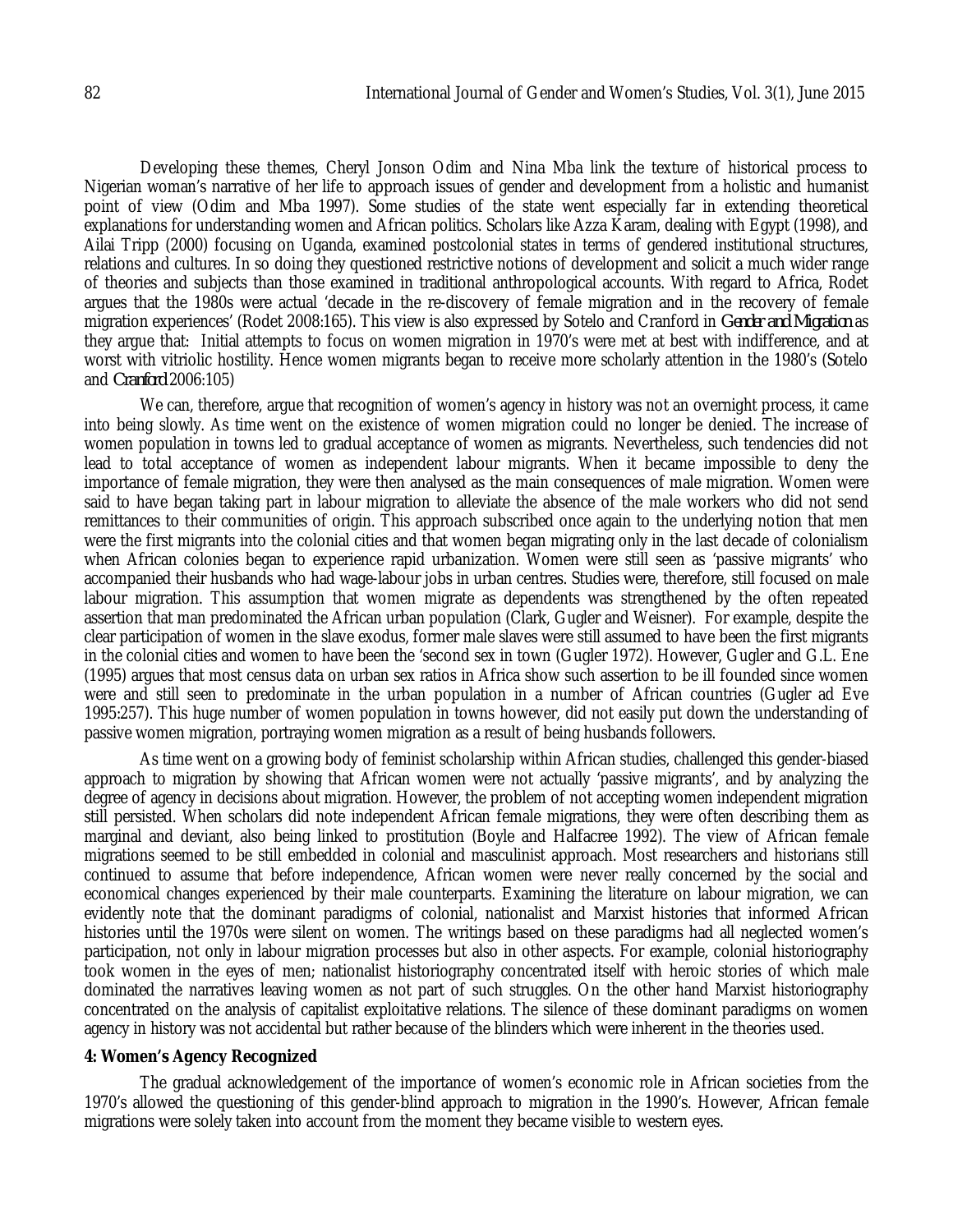#### Edward Mgaya 83

This period can be traced from the 1970's when the main African cities started experiencing what Rodet called 'population explosion' and when western countries were gradually facing the increasing participation of African female migrants in international labour migration networks (Rodet 2008:167). While African female migrations prior to the 1970's remain understudied, it would appear as though the new gender awareness would only be applied to the study of contemporary African migrations (Zeleza 1999:82). Nevertheless, it is asserted that the historical discourse about African migration during this period still appears to remain very much influenced by the old masculinist colonial discourse and was ultimately unable to break free from the gender bias of such categories as 'labour migration, which excludes the complexity and variety of female and male migration (Rodet 2008). The 1990s saw the development of important scholarship in women migration studies, which had questioned the common gender-blind approach towards African migration. However, even if feminist studies attempted to restore female migrants to history by fighting against the image of 'the passive accompanying female migrant,' these studies continued to use implicitly the same dichotomy of 'passive versus active migration. They tried to prove that female migrants were actually active migrants but without questioning the existence of this sexual dichotomy (Rodet 2008). [The dichotomy which allowed one to know whether a migratory movement had to be considered as passive or active was always the labour migration pattern]. Female migrations were taken into accounts only if they fit into the same criteria as patterns of male labour migration. Dirrit Posel portrays that in South Africa, feminist historians particularly were highly critical of explanations that reduced migration patterns (explicitly or implicitly) to the workings of a unified household. Such accounts ignored the ways in which the gender division of labour had been upheld by internal structures of control in rural communities, including social pressure, gender ideology and women's economic dependence (Posel 2003:2). He further revealed that chiefs, fathers and husbands had the ability to restrict the mobility of women and hereby reinforce women's traditional roles in rural production. The focus on labour migration and economic factors as well as the general invisibility of migration of African women in history led to the neglect of the diversity of migration experiences lived by both women and men. African migration history scholarship therefore, still provided an incomplete and inaccurate picture of African migrations. Their analysis remained therefore within the dualistic conceptual framework of 'active versus passive' migration.

Stichter also argues against the pre-dominated notion that when women migrated, they only did so to accompany their husbands. One among the many cases she provides to support this argument is a Lango woman whose several ex-husbands had sabotaged her gin-distilling business in the rural area. Stichter quotes her to have said she did not ever want to re-marry (Stichter 1985:152). Stichter further argues that studies of women with some education have shown that they too, in addition to women in trade, are among the most likely to migrate independently, largely for reasons of economic opportunities. According to Stichter, even those who came to town with their husbands must not be assumed that they were necessarily passive about the decision, or that they were completely economically dependent. In her study of women migrants, Stichter argue that sectors such as mining industry and transport were pre-dominated by men. However, some categories of industry such as agricultural processing, garment and textiles employed a good number of women (Stichter 1985).

Silvia Pedraza correctly pointed out that, bringing women into the humanities and the social sciences takes place in stages: first, by filling the gaps in knowledge resulting from their absence; and second, by transforming the conceptual and theoretical frameworks of their disciplines (Pedraza 1991:304). This has been true to African case as with paradigm shifts in historical scholarships, various writings concerning women actions and agency are being increasingly put in place. Gaitskell provides a comprehensive discussion of the ways in which women academicians in the field of anthropology initiated research on women in South African studies to pioneer academic attention to women's roles and life histories. She argues that this work was emphatically pre-feminist and that sexual division in a society was seen as relatively unproblematic. She further adds that scholars like Hansi Pollak, Monica Wilson and Hilda Kuper produced social records that although, largely rectificatory accounts of the diverse aspects of women lives, they provided a platform for women studies to be within the ambit of serious academic discussion in Southern African studies (www.gwsafrica.org). Their observation denoted the importance of anthropological studies in recognizing women's history. Stacey and Thorne emphasize that during this period, feminist historians shifted the focus of research by placing women at the centre and writing the history of the private sphere and of relationship between the public and the private (Stacey and Thome 1985:305).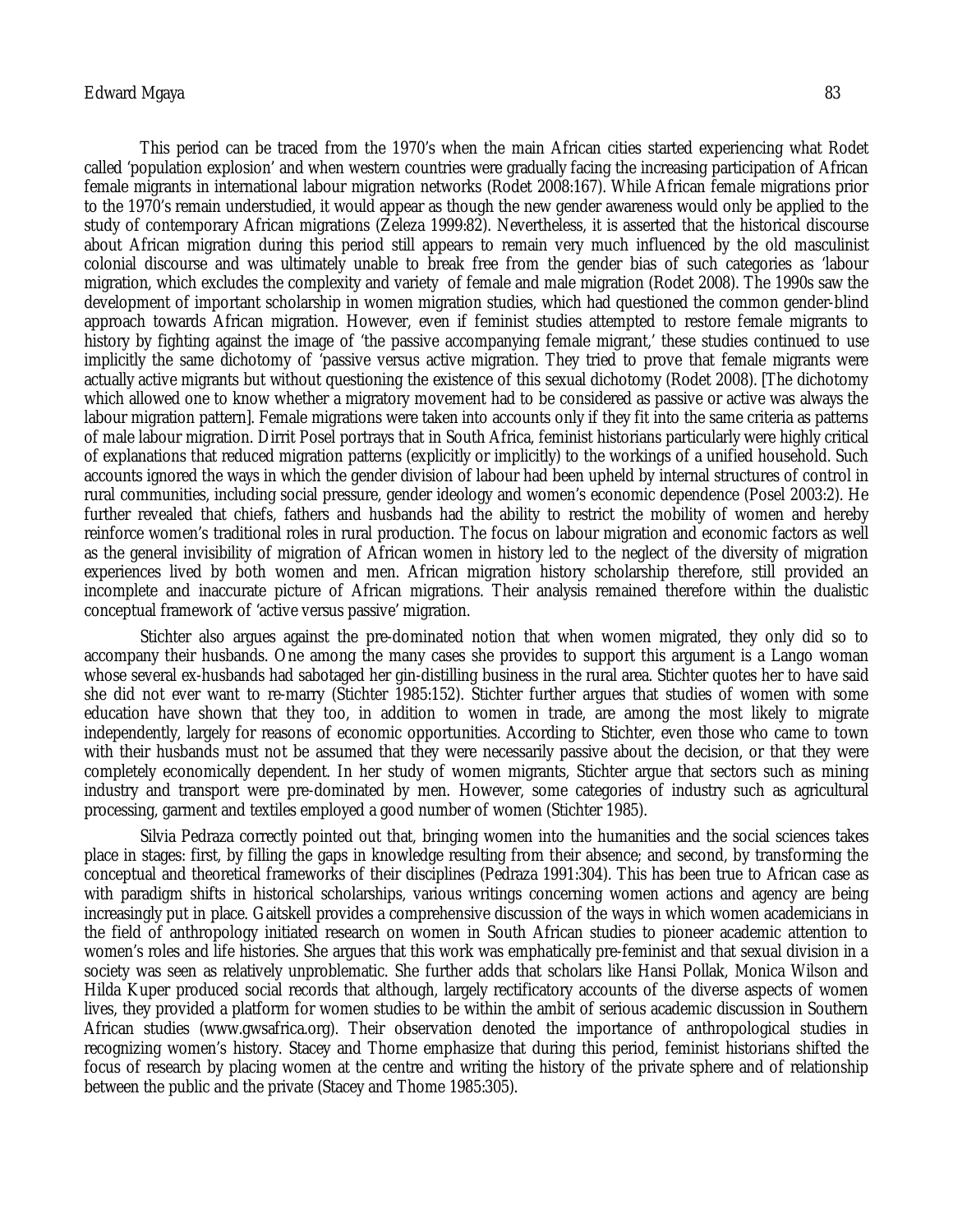Likewise, literature was transformed by the inclusion of women and ethnic writers, changing the canon that defined the field. Anthropology has been the most deeply transformed by feminist contributions because the analysis of kinship and sexual division of labour has always been its very core. Thus, scholarship thinking matured and went from male centred analyses to providing what Stacey and Thorne call a gendered understanding of all aspects of human life, one that traces the significance of gender organization and relations in all institutions and in shaping men's as well as women's lives. While few in number, some important studies of women in African migrations have increasingly come into existence as a result of efforts to make women's agency in history of labour migration realized. They attempt to disrupt the centrality of labour migration in discourses on African migration and decolonize the discourses on African women.<sup>2</sup> They question the scholarly focus on economics as the underlying cause for voluntary migration flows. They suggest that women migrated for a variety of complex reasons and as early as the beginning of colonial times not only as followers of their husbands but also as independent migrants. To verify that, some examples are provided bellow. With regard to slave exodus, Rodet argues that a closer examination of colonial archives actually shows that former female slaves, alone or with their families even if they were wives or the concubines of their masters, did participate to a greater extent in migratory movements. She further reveals that several archival documents even attest of the numerous attempts made by female captives to leave their masters each time they had the opportunity (Rodet 2008: 171). The argument made here is that women were far from only being the victims as they had always struggled for better life through various means including being involved in migration. A growing body of feminist scholarship within African studies has used case studies to show African female migrations. They demonstrated that this gender imbalance, even in South African towns, was not as marked as it was often being said (Wright 1995:771-80). This suggests that there was relatively equal number between male and female workers who migrated for working in towns.

A book edited by Jean Allman, G. N. Musisi and S. Geiger, titled *Women in African Histories* is one of the products of different African scholars to write on women history in gender perspectives. The essays assembled in this book consider the lives of African women migrants, married royals, midwives and nationalist as active agents in the making of the colonial world. The authors show how central the control over African women in southern, eastern and western Africa was to the economic and social objective of colonialism, and restricting women's freedom of movement as a key ingredient on its success. In this book Teresa Barnes uses various evidences available to refute the colonial mentality of non-migrant African women and use various case studies to show that African women were labour migrants as men were (J. Alman et.al (eds) 2002:167. Giga Buja discuses contemporary African women migrating from Pondoland in the Transkei to work in sugar fields of Natal. She notes that nothing imperative than the absolute threat of starvation could send women out from their rural homes to look for works. She further historically relates the phenomenon of women migration from colonial Basutoland and Bechuanaland to the impoverishment of rural economies caused by the imposition of colonial labour policies (Discussed in J. Alman et.al 2002). Buja's work is perhaps among the first works to deal with African women as migrants who found work in the interstices of the urban economy even though formal employment for variety of reasons largely closed to them. In the same line, the *South African Labour Bulletin*, a monthly labour journal, devoted articles to the exploitation of women's labour in South Africa (Gaitskell 1980). This denotes presence of women in colonial enterprises.

Sharon Stichter in *Women as Migrants and Workers* argued that African women had what she calls a 'defacto' access to means of production. Thus, less of that access by any means or decrease of productivity normally acted as a factor for women to seek wage labour as it was to men (Stichter 1985:146). This implies the recognition of African women in a history of labour migration in the historiography. Stichter's argument clearly stands as a critique to scholars like Bryceson and Berger who claimed of women non-participation on labour migration on grounds that they could not be proletarianized as they had no ownership of means of production (Bryceson 1980). However, this question of African women to have owned or not owned means of production is still debatable since one precise answer cannot be provided to suit the whole of Africa. According to Stichter, women started to involve themselves into wage labour following their migration from rural areas as a result of social and economic hardships.

 $\overline{a}$ 

<sup>2</sup> See among others: Sean Redding, "South African Women and Migration in Umtata, Transkei, 1880-1935" inKathleen Sheldon, ed. Courtyards, Markets, City Streets, Urban women in Africa, (Oxford: West View Press, 1996), pp. 31-46; Christiana E.E, Okojie, "Female migrants in Urban Labour Market: Benin City, Nigeria" Canadian Jounal of African Studies, Vol.18 No 3 (1984), pp. 547-562; Jean Alman and Nakanyike Musisi eds. Women in African Histories, (Bloomington & Indianapolis: Indiana University Press, 2002.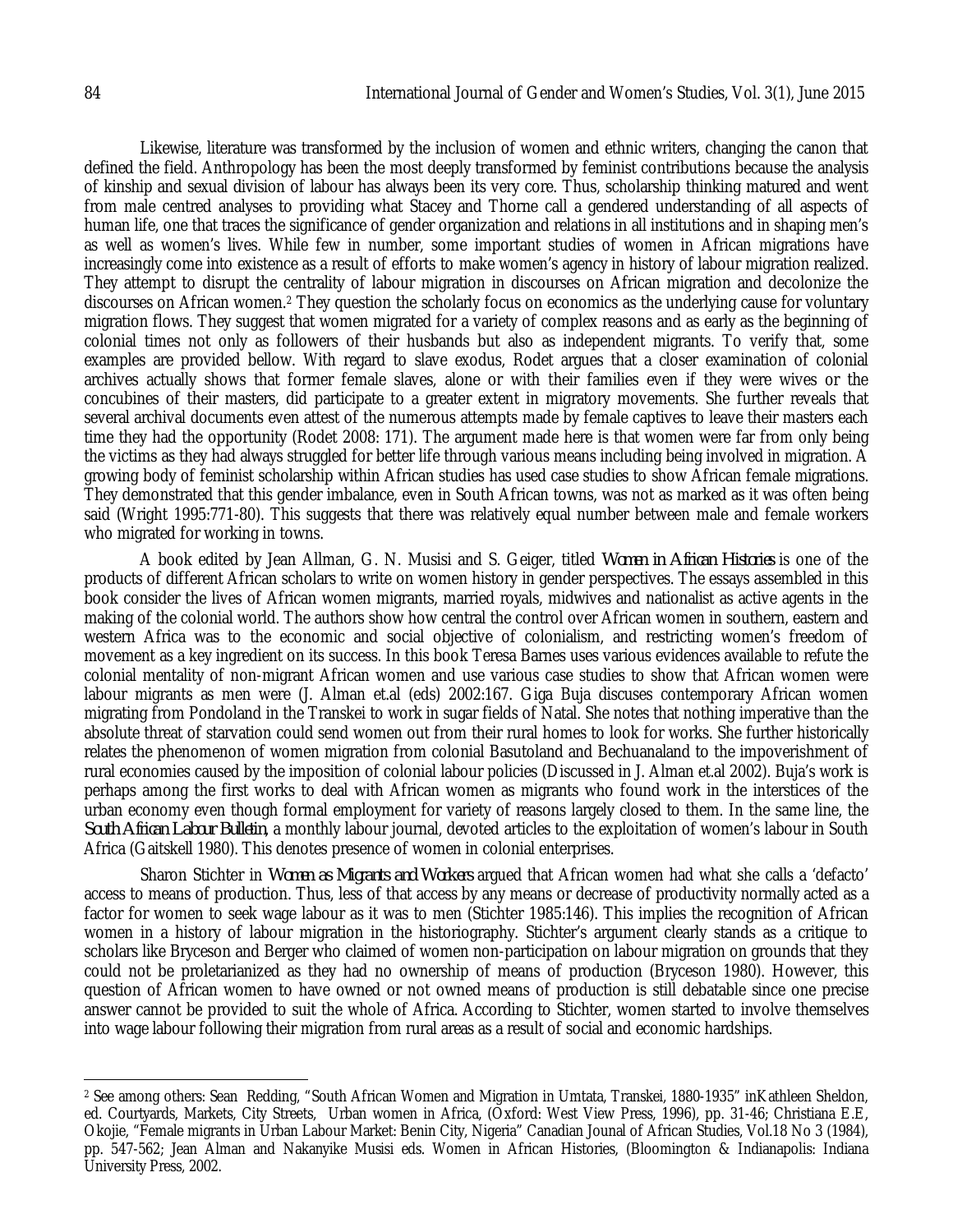#### Edward Mgaya 85

Stichter mentions some economic hardships such as inability to feed families or obstacles to economic advances in the rural areas, crisis of family status such as divorce, desertion, widowhood and unhappy marriage being responsible, separately or in combination (Stichter 1985: 151). East Africa serves as an example where women workers were found in tobacco processing, coffee-bean sorting, milling and cleaning, sisal decotificating and brushing, sugar extracting and refining, tea sorting and cotton ginning. Stichter also points out that the figures show that about 50% of the employees in textile industry in Ethiopia were women (Ibid p160). George Chauncey writing about women's labour in Zambia Copper belt argues that although it was not intentional, the denial of women from getting employment in the mining sector, and letting them to establish themselves otherwise had credited women in various ways in the areas where they migrated to. Firstly, those who engaged in the production of vegetable and fruits in the compounds enabled to transform their traditional roles into means of earning cash. This made them to remain relatively independent from monopolistic employers. Secondly, it gave women a room to have sound economy that changed the social perception. He argues that in case of those who worked on garden plots they could even hire men to work for them. Using the case of Copper belt, Chauncey reveals that some migrant women could accumulate sufficient capital and expanded their business. He provides a good example that the first African to own a bus to transport persons between mining towns was a woman as was the first person to open a hotel in Ndola (Chauncey 1981: 152-3).

While abandoning Marxist paradigm, Patrick Haries in his study of migrants in Southern Mozambique to South Africa, he keeps workers struggles as central. He also mentions women migrants to the Rand who tended to congregate in Johannesburg itself and that there were about ninety women in 1896 rising to about 6500 by 1930's. (P. Harries in J. Allman et al 2002). Quoting from Haries, J. Allman et al says "women from Mozambique were initially the most prominent practioners of the brewing crafts on the rand and that a group of Mozambican men complained in 1921 of large scale movement of Mozambican women to the rand to an extent that they requested a repatriation of two thousands of those women (Ibid). Simelane, though reffering to Swazi affirms this argument by pointing out that in some industrial centres, Swazi women took advantage of the concentration of male workers to produce traditional beer for sale in the male compounds (Simelane 2004:107). This stands as a clear evidence of great number of women migrants that could no longer be denied of their participation in colonial economy. Iris Berger in her publication, *Threads of Solidarity: Women in South African Industry 1900-1980*, draws on comparative labour history and feminist theory to trace the history of black women as industrial workers and trade unionists in South Africa between 1900 and 1980. Her study attempts to re-unite the community among generations of working women and to restore some of the hidden connections between past and present struggles against racial, gender and class oppression. She also places this history within the wider perspective of working women in other parts of the world and other time periods (Berger 1990:398). Berger cites Helen Safa, who outlined three stages applied to the north-eastern states of the US, which are comparable to those in South Africa. The first phase relied on native labour, mainly single, unmarried daughters of farm families parallels the first quarter of the twentieth century in South Africa, when industries and factories emerged and absorbed daughters of rural Afrikaner families. The second stage incorporated immigrant women in the clothing industry, were similar in respect to black women who entered the factories after World War II. Lastly, the emergence of runaway shops, as the industry branched out into developing countries, is analogous to the development of rural clothing factories in South Africa, where low wages match those of other peripheral centres worldwide (Ibid p.4). According to Iris Berger, "working in factories had the potential to extend women's experience in a variety of ways, exposing them to new ideas and to people of other racial and ethnic backgrounds"(Berger 1991:5).

Another work which to its extent incorporates issues of women and gender into the discourses and paradigms of African labour migration is that of Fredrick Cooper in his resent magnum opus on debates and changes in colonial labour policy. African women move through Cooper's narratives of the ways in which French and British officials tried to comprehend, cope with, shape and answer to the labour question in colonial Africa (Cooper 1996:21). Although Cooper does not quantify female migrancy, he acknowledges the fact that it existed. More recently, Giblin in *a History of the Excluded* made a chapter discussing Colonial Njombe women as labour migrants. He argues that, although the roads, SILABU camps and plantation barracks were predominantly a world of men, women also made journeys as labourers to Tanga and other regions (Giblin 2005:138). He reveals that the number of women travelling to the sisal regions increased markedly after the Second World War as motor transport made travel safer.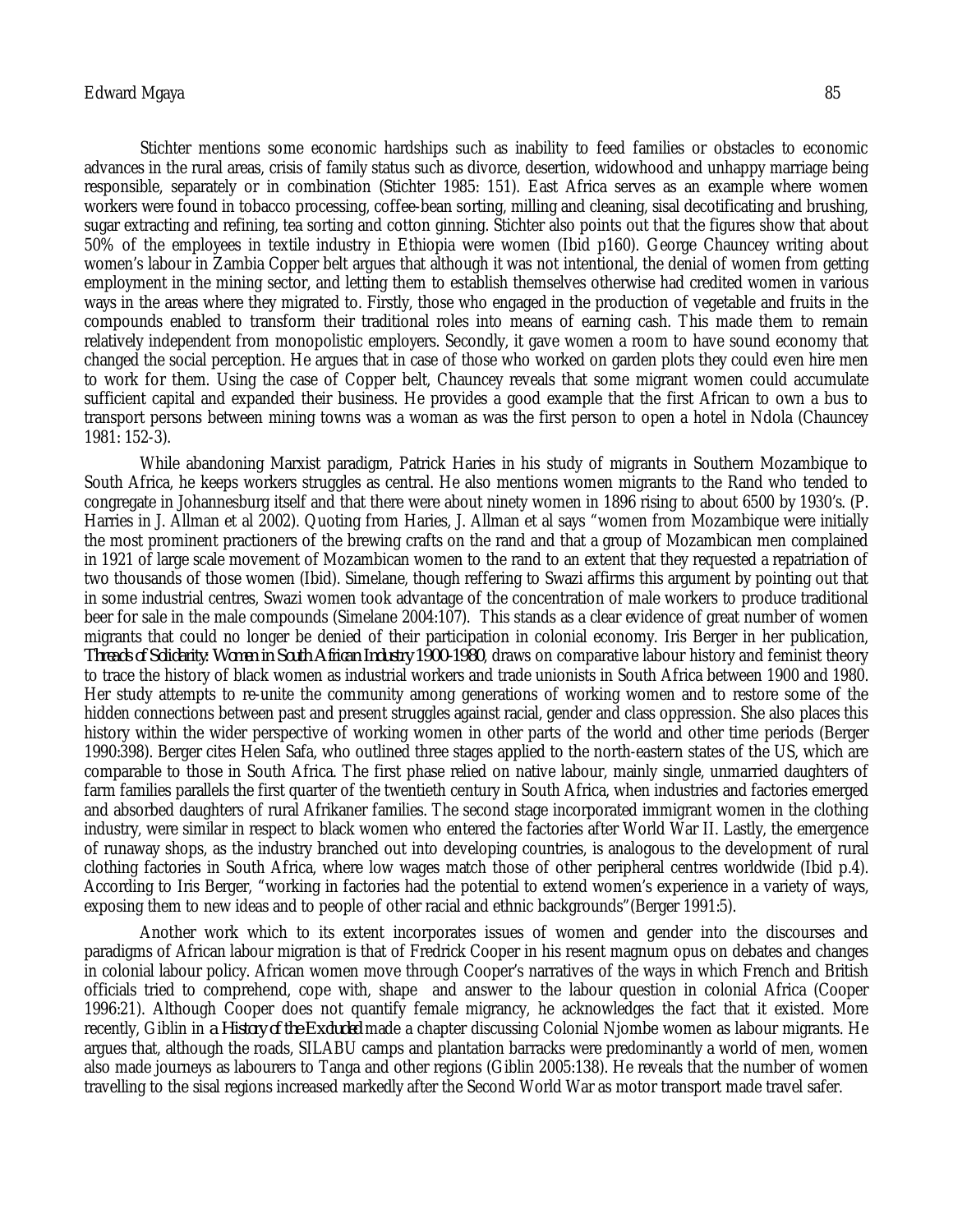It is further pointed out by Giblin that most of women seeking plantation employment travelled with husbands or male relatives. According to Giblin this was because unescorted women were denied entry to SILABU vehicles and rest camps (Ibid). Different stories of women who journeyed to the sisal regions are presented by Giblin. Such stories describe aspects of labour migration which, being so utterly commonplace among men of colonial generation, were usually omitted from their accounts. The accounts described show that, like men, women found, amid the hardship, toil and penury of labour migration, opportunities to educate themselves and to define self identity. They also reveal that women as well as men made travel as migrant labour and as part of a lifelong struggle for improvement, for, like the men, these women struggled in later life to benefit from the knowledge and experience gained in travel and plantation employment. In a generation of feminist scholarship, Christine Obbo, pointed out that African women used various strategies including migration to achieve their goals of power, wealth and status (Alman et al 2002). In this spirit, the view that women in Southern Africa simply could not and therefore did not migrate is challenged by a number of scholars through tightly focused case studies of women's mobility and migration inside and outside national boundaries. Julia Wells, in her examination of women pass resistance, logically includes the topic of mobility, pointing out that South African colonial towns were settled by both Africans, male and female workers (Wells 1993:56). She also mentions women who settled in the rand town who had run away from the patriarchal controls and of the reserves or had come to town with their families from white owned farms. Writing about the Swazi, Simelane argued that Swazi women participated in labour migration to South Africa as early as the second decade of the twentieth century (Simelane 2004). He further pointed that a large number constituted those who were migrating from rural areas to growing urban centres. For instance, he depicts that although the number of Swazi women who migrated to South Africa between 1960 and 1985 fluctuated, but not below 7,000. As far as cross-border migration is concerned, Simelane reveals that women migrated to the industrial centres of Witbank, Piet Retief, Nelspruit, Paul Pietersburg and the Witwatersrand. The majority were employed as domestic servants while others were employed in different factories in South Africa. From the late 1930s, others went to work in the sugar plantations of Pongola in South Africa (Ibid).

#### **5: Conclusion**

Generally, for so long, the historiography of African migration has stressed that the colonial towns were mainly shaped by male labour migrations. The analysis of the neglect of the prevalence of women in the colonial towns demonstrates how important it is to take into account every form of human mobility in order to have a more complete understanding of the history of African migratory movements and of colonial towns. It is actually the focus on male labour migration by both colonial administration and African historical scholarship that has excluded the diversity of the migratory movements experienced during colonial times. These assumptions resulted in complex migration patterns being assimilated into a simplified pattern of labour migrations, entailing a homogenization of views over both male and female African migrations. In order to make female migration visible again, it is important to interrogate the centrality of labour migration to this question and to abandon gender dichotomies, which fundamentally prevent an analysis of the mobility of African women. Though not so many, there has been an increasing literature by various scholars showing that because of various factors, women were labour migrants as men were.